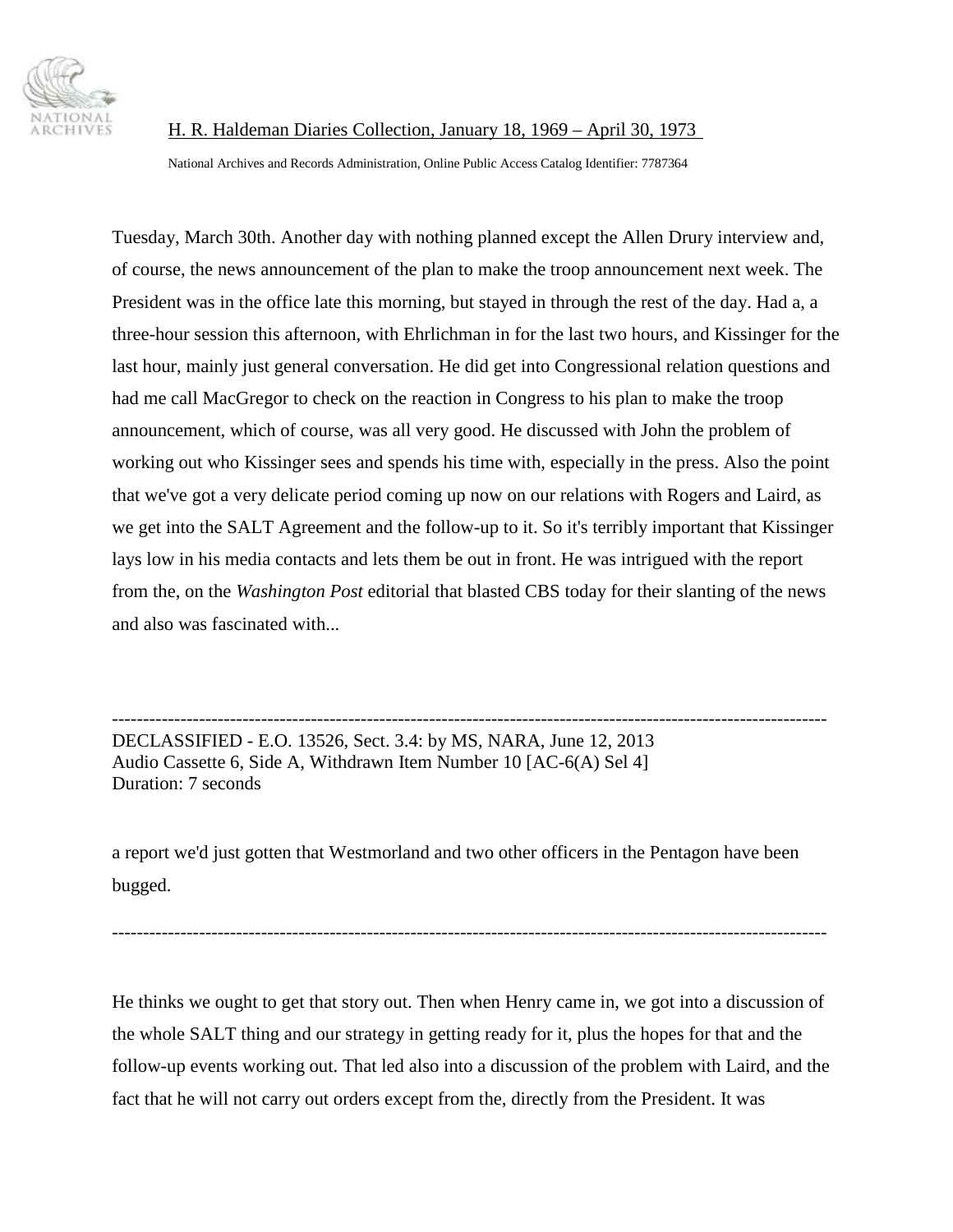

National Archives and Records Administration, Online Public Access Catalog Identifier: 7787364

concluded that Henry and John and I should meet with Laird and try to get a modus operandi worked out, which the President will then confirm. Also, he wants me to order Laird to get rid of Resor immediately, now that the Calley trial is over.

We then got into a discussion of the whole concept of the Chinese Communists in the United Nations, and Henry was concerned that Connally was being swayed by State to take the soft line on this, which he, of course, should not do. The President wanted some follow-up on that to be sure that it didn't get out of control.

Then the President went home at about 6:00 and called me right after he got there, and suggested that I come over for dinner...

------------------------------------------------------------------------------------------------------------- Deed of Gift - Privacy withdrawal re-reviewed and released by MS, NARA, October 21, 2013 Audio Cassette 6, Side A, Withdrawn Item Number 11 Duration: 5 seconds

…his problem being that Helene Drown is there and he needed an excuse not to join her and Pat.

-------------------------------------------------------------------------------------------------------------

So I went over and went up to the study where he had the fire going and the record player blaring. We talked for about 15 minutes before Manalo served a delicious steak dinner with fried onion rings and a beautiful cheese soufflé. The President had me read the Kissinger draft of the speech and was concerned that it's the typical Kissinger draft that does not have the things the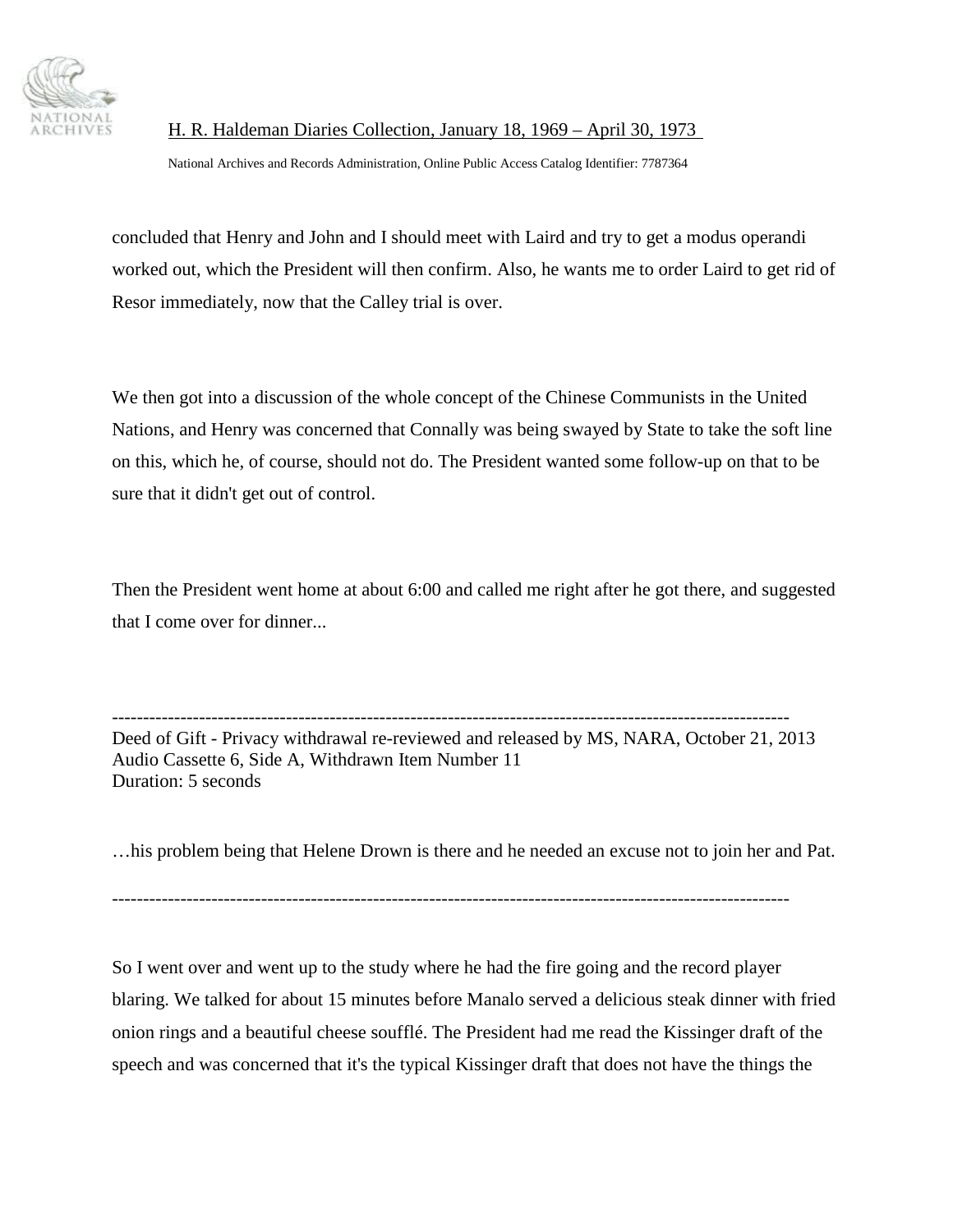

National Archives and Records Administration, Online Public Access Catalog Identifier: 7787364

President needs to pull a speech together. I persuaded him to let me have Safire go to work on it; so I'II send him a copy tomorrow.

He talked about his concern of Tricia and Julie using government planes for their personal trips and came up with the idea of having the Air Force charge him the commercial airline fare when they do use such planes, which is an ideal way to get around the sticky wicket there. He made several phone calls while I was there to Hugh Scott and Barry Goldwater, etcetera, following up on his phone call folder. He's doing a good job on keeping current on those. He came up with the idea of trying to organize the administrative assistants and secretaries on the Hill that are for us, as a counterbalance to the predominant, left-wing types up there, and thinks we can get some mileage out of that. That led him into a question of how we can better charge up the White House staff, and he feels that maybe we need a weekly meeting when he gives them a little pep talk. This, of course, will last about one week, but it does come to mind every once in a while.

I managed to get out after two hours, and I think he went on down and went to bed.

End of March 30th.

He was obviously in kind of a retrospective mood and walked out with me to the car, sort of generally chatting along the way, but with nothing apparently particular on his mind.

Some general thoughts as of the end of March. Our position, looked at objectively, would appear to be at an all-time low at the present reading. The polls show us the lowest we've been: Gallup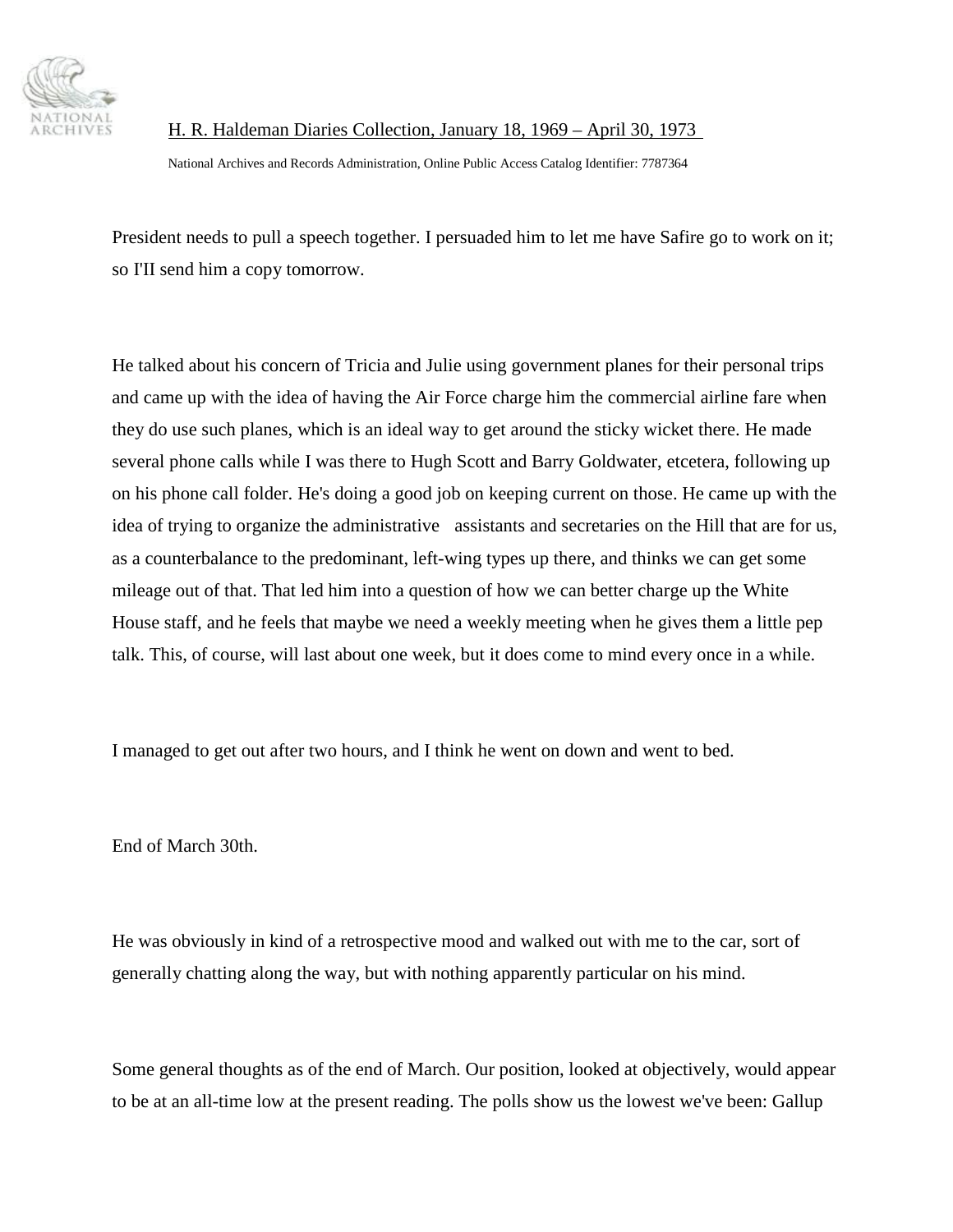

National Archives and Records Administration, Online Public Access Catalog Identifier: 7787364

at 50, Harris showing a drop just the other day from 43 to 41. The credibility figure is way down; the rating on handling of the Vietnam War is the lowest it's been. The magazines did one of their periodic "this week Nixon's in deep trouble" sort of orgies. The Laos withdrawal effect is at its peak, or bottom. And there is a considerable base for feeling that we've really gone down substantially. In spite of this, the general attitude of all of the staff people, and certainly of the President, as well as most of the Cabinet members, seems to be very much upbeat, positive, and optimistic. The reason probably is best expressed by the phone conversation I had with Bill Rogers yesterday, in which he reported on a talk he had had with Peter Lisagor earlier in the day. Lisagor had raised the question with him that he couldn't understand why he seemed so happy and optimistic, and why everybody in the White House seemed to be the same way when it appeared to Lisagor that we were in serious trouble and getting worse. Rogers answered that the reason in his mind was that we know what we're doing and where we're going and, therefore, are not concerned about the outlook. On the other hand, the press, and perhaps the people, at this point, don't know and won't for a little while, so they take a more pessimistic view. This is really pretty much the case. Rogers went on to say that when we came in here two years ago, we inherited a number of monumental problems and didn't know for sure how to solve them, although we had some ideas. We've put our ideas into practice, and modified some of them, and now have a clear idea of what we are doing, and see that we're on the road to solution and know how we're going to get there. With this in mind, we have no great concern about the temporary setback situation, because we realize that it is temporary. All of this may be overoptimistic, but on the other hand, there are all kinds of potential optimistic factors that aren't even taken into consideration in it. At the very least, it would appear that the economy has bottomed out and is gradually inching back into a sound position. And that in any event, we're going to get out of the war one way or another, and we have a pretty fair chance of getting out honorably.

Looking beyond that, there are a number of monumentally optimistic possibilities. Henry definitely feels he's got the SALT thing lined up, and that we can announce that in a couple of